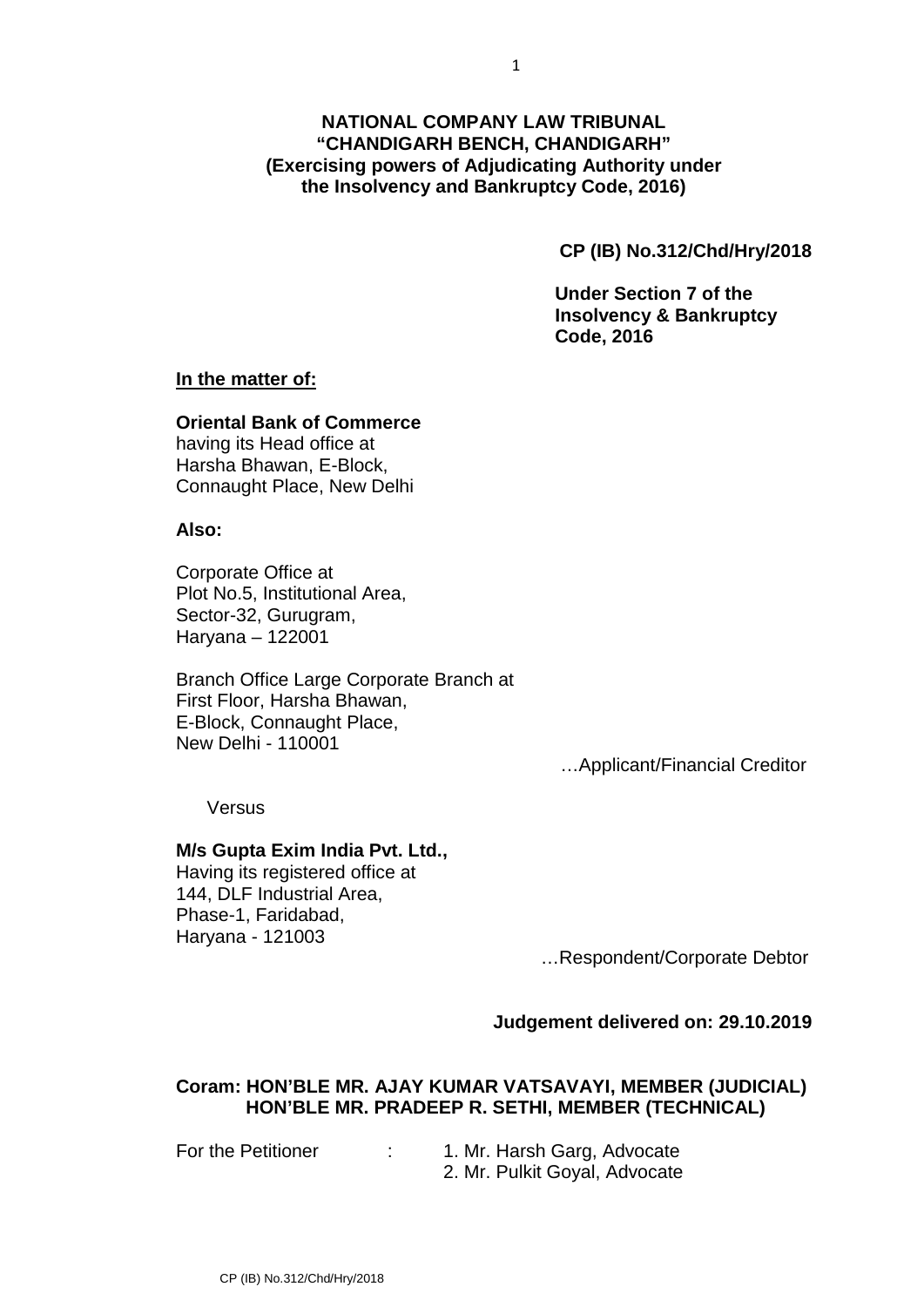| For the Respondent | 1. Mr. Manish Jain, Advocate  |
|--------------------|-------------------------------|
|                    | 2. Ms. Divya Sharma, Advocate |

## **Per: Ajay Kumar Vatsavayi, Member (Judicial)**

#### **JUDGEMENT**

The application in the prescribed Form No.1 is filed by Oriental Bank of Commerce (hereinafter referred to as **Bank**) for initiation of Corporate Insolvency Resolution Process (**CIRP**) in the case of Gupta Exim India Private Limited. (hereinafter referred to as **Corporate Debtor**). The application is filed under Section 7 of the Insolvency and Bankruptcy Code, 2016 (**Code**) read with Rule 4 of the Insolvency and Bankruptcy (Application to Adjudicating Authority) Rules, 2016 (**Rules**). The application is signed by Shri Harmeet Singh Phillip, Chief Manager, Large Corporate Branch at E- Block, Harsha Bhawan, 1<sup>st</sup> Floor, Connaught Place, New Delhi - 110001. His affidavit verifying the contents of the application is at page 50 of the petition. The Authority Letter and General Power of Attorney in favour of Shri Harmeet Singh Phillip as constituted attorney for the Bank is at Annexure-I/1 (Colly) of the petition.

2. The master data of the Corporate Debtor is stated to be filed at Annexure-I/2 of the petition. The Corporate Debtor is stated to be incorporated on 16.01.1996 and the registered address is stated to be at 144, DLF, Industrial Area, Phase-1, Faridabad, Haryana – 121003. Therefore, the jurisdiction lies with this Bench of the Tribunal.

3. It is stated in Part-IV of Form No.1 that the Corporate Debtor was first sanctioned credit facilities on 01.10.1991 and followed by various types of other facilities with the last one on 21.03.2015. The respective dates of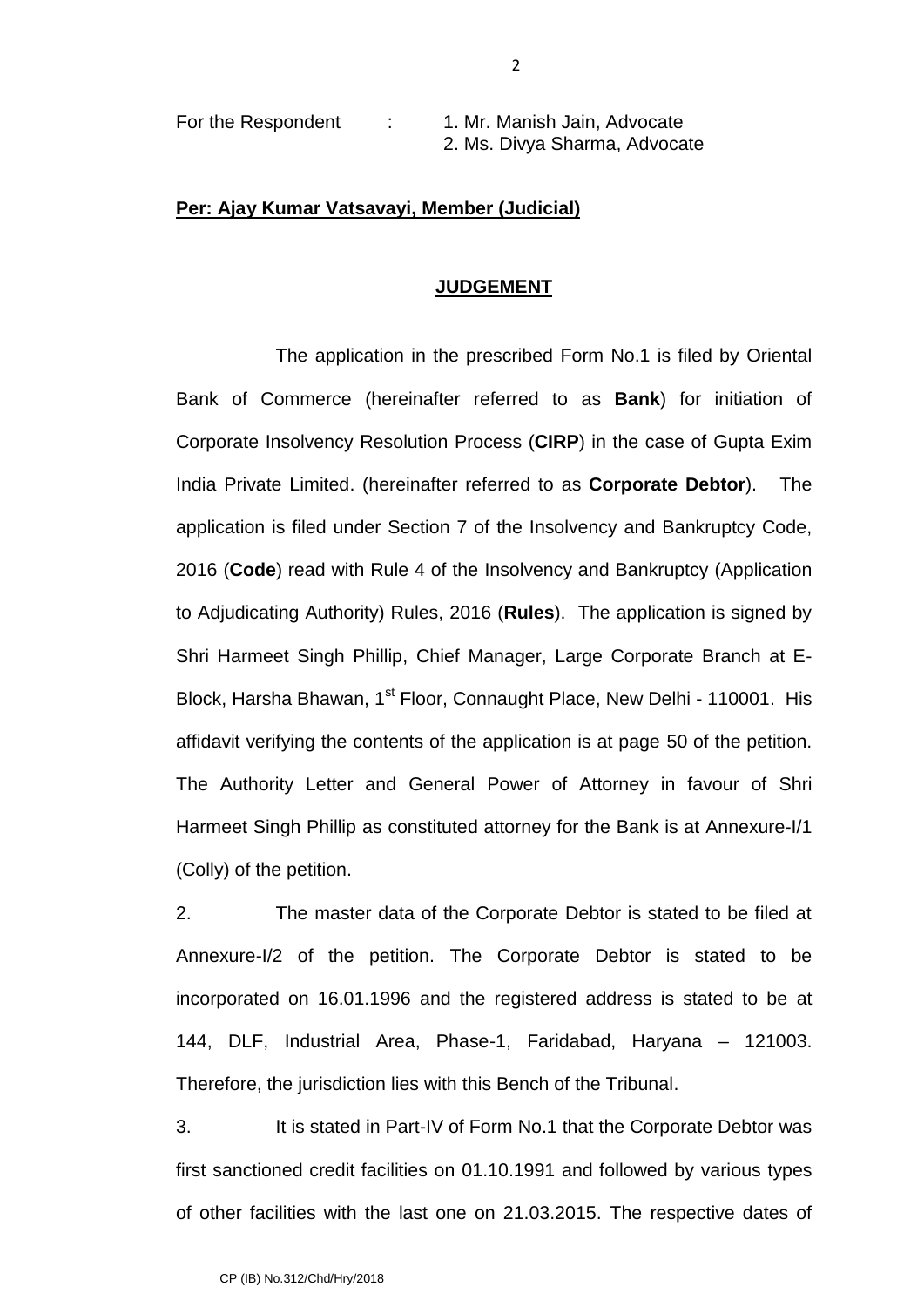disbursement are indicated in the statement of accounts thereof. The amount claimed to be in default along with the working of default for all the accounts of corporate debtor are as under:-

| 1. | <b>Account Type</b>            | <b>Cash Credit</b> |  |  |
|----|--------------------------------|--------------------|--|--|
| 2. | Account No.                    | 06194010000060     |  |  |
| 3. | Amount of disbursement         | 5.00 Crore         |  |  |
| 4. | Date of default                | 31/03/2016         |  |  |
| 5. | Date of NPA                    | 30.06.2016 w.e.f.  |  |  |
|    |                                | 31.10.2013         |  |  |
| 6. | Applicable Rate of Interest    | 12.45%<br>per      |  |  |
|    |                                | annum              |  |  |
|    |                                | compounded with    |  |  |
|    |                                | monthly rests      |  |  |
| 7. | Total outstanding<br>as<br>on. | *138,51,26,884/-   |  |  |
|    | 12/09/2018<br>including        |                    |  |  |
|    | interest, expenses<br>and      |                    |  |  |
|    | subjudice LCs                  |                    |  |  |

\* includes crystallization of export Bills (sanctioned limit `50 Crore)

| 1.             | <b>Account Type</b>                                                                                  | Working Capital<br><b>Term Loan</b>                        |  |  |
|----------------|------------------------------------------------------------------------------------------------------|------------------------------------------------------------|--|--|
| 2.             | Account No.                                                                                          | 00077025005486                                             |  |  |
| 3.             | Amount of disbursement                                                                               | $2,83,62,46,500$ <sup>-</sup>                              |  |  |
| 4.             | Date of default                                                                                      | 31/03/2016                                                 |  |  |
| 5.             | Date of NPA                                                                                          | 30.06.2016 w.e.f.<br>31.10.2013                            |  |  |
| 6.             | Applicable Rate of Interest                                                                          | 10.45%<br>per<br>annum<br>compounded with<br>monthly rests |  |  |
| 7 <sub>1</sub> | Total outstanding as<br>on.<br>12/09/2018<br>including<br>interest, expenses<br>and<br>subjudice LCs | 13,67,79,66,711/                                           |  |  |

| $\mathbf{1}$ . | <b>Account Type</b>              | Funded Interest    |  |  |
|----------------|----------------------------------|--------------------|--|--|
|                |                                  | <b>Term Loan</b>   |  |  |
| 2.             | Account No.                      | 00077025005791     |  |  |
| 3.             | Amount of disbursement           | '61, 19, 65, 467/  |  |  |
| 4.             | Date of default                  | 31/03/2016         |  |  |
| 5.             | Applicable Rate of Interest      | 10.20%<br>per      |  |  |
|                |                                  | annum              |  |  |
|                |                                  | compounded with    |  |  |
|                |                                  | monthly rests      |  |  |
| 6.             | Total<br>outstanding<br>as<br>on | $'79,03,37,239/$ - |  |  |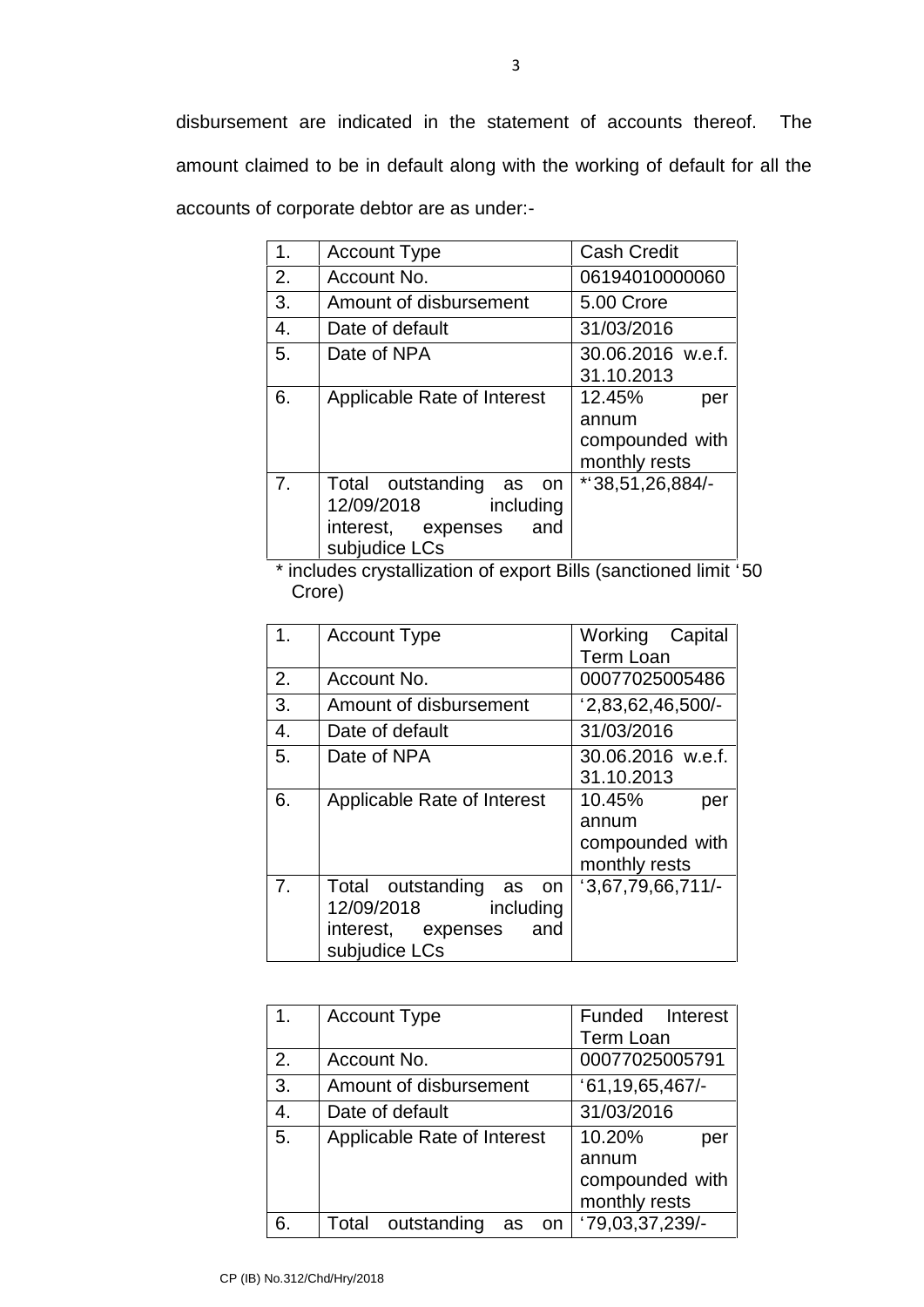| 12/09/2018    |                    | including |
|---------------|--------------------|-----------|
|               | interest, expenses | and       |
| subjudice LCs |                    |           |

| 1. | <b>Account Type</b>         | <b>Term Loans</b> |  |
|----|-----------------------------|-------------------|--|
| 2. | Account No.                 | 00077025005496    |  |
| 3. | Amount of disbursement      | 155, 16, 61, 302  |  |
| 4. | Date of default             | 31/03/2016        |  |
| 5. | Date of NPA                 | 30.06.2016 w.e.f. |  |
|    |                             | 31.10.2013        |  |
| 6. | Applicable Rate of Interest | 10.20%<br>per     |  |
|    |                             | annum             |  |
|    |                             | compounded with   |  |
|    |                             | monthly rests     |  |
| 7. | Total outstanding<br>as on  | '71,24,32,927/    |  |
|    | 12/09/2018<br>including     |                   |  |
|    | interest, expenses<br>and   |                   |  |
|    | subjudice LCs               |                   |  |

As per Part-IV of Form No.1, the total amount due towards the corporate debtor as on 12.09.2018 is ₹5,56,58,63,761.40. It is stated that the loan accounts of the Corporate Debtor were declared NPA on 30.06.2016 w.e.f. 31.10.2013 due to the default in payment of the principle amount and interest.

4. In Part-V of Form No.1, the particulars of security held are given. It is stated that the credit facilities are secured by way of mortgage of lands, building, plant and machinery, all other fixed assets of the company including equitable mortgage land at Prithala, hypothecation of stock, current asset, receivables of the company and various other lands. It is further stated that the sanction letters dated 14.09.2006, 05.02.2009 and 21.03.2015 are filed at Annexures-I/10, I/32 & I/81 of the petition and that the terms and conditions of the sanction letters were duly acknowledged by the Corporate Debtor through its authorised Director(s)/signatories vide Board Resolutions of Corporate Debtor dated 14.09.2006 and 04.04.2015. These facilities were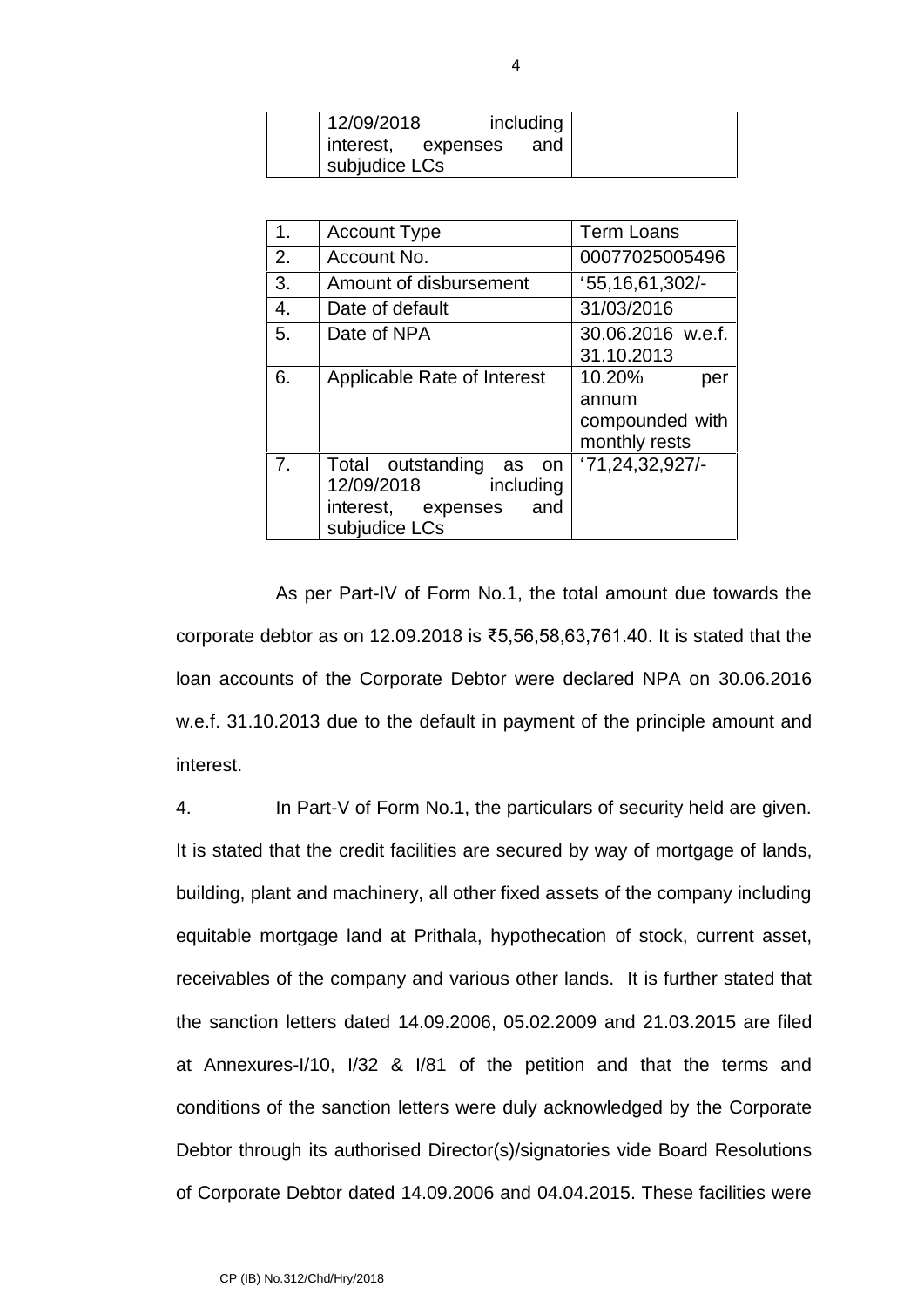enhanced time to time upon the request of the Corporate Debtor and Board Resolutions passed by the Corporate Debtor agreeing to the terms and conditions pertaining to these facilities. Also, copy of a Registration of Charge is attached as Annexure-I/6 of the petition. Annexure-I/7 are the Valuation reports, Annexure-I/5 (Colly) is the copy of Title Deeds and copy of the report of Credit Information Bureau India Ltd.(Cibil) dated 14.09.2018 is stated to be attached as Annexure-I/9 of the petition. The statement of account pertaining to the credit facilities duly certified under the Bankers Books Evidence Act,1891 are stated to be attached as Annexure-I/3 of the petition. It is stated that the debts and securities stand acknowledged vide Board Resolutions dated 14.09.2006 and 04.04.2015 and Balance & Security Confirmation Letters being Annexures-I/17, I/22, I/31, I/44, I/50, I/65, I/72, I/80 & I/84.

5. It is also stated in Part-V of Form No. I that original application OA No.1069 of 2018 has been filed against the Corporate Debtor and other obligants with the Debt Recovery Tribunal **(DRT-II)**, New Delhi. The matter is still pending adjudication before the DRT-II, New Delhi. Copy of the original application (OA No.1069 of 2018) is marked as Annexure-I/8 of the petition.

6. Due to the default in repayment of loan instalments, the Bank recalled notice dated 16.01.2018 as at Annexure-I/85 (Colly) under Section 13(2) of the SARFAESI Act, 2002. In this notice, it is informed to the corporate debtor that the operation and conduct of the financial assistance/credit facilities have become irregular and the debt has been classified as Non-Performing Asset (NPA) in accordance with the directives/guidelines of Reserve Bank of India. The outstanding amount as on 16.01.2018 was ₹5,20,04,32,414/- inclusive of interest as per this notice.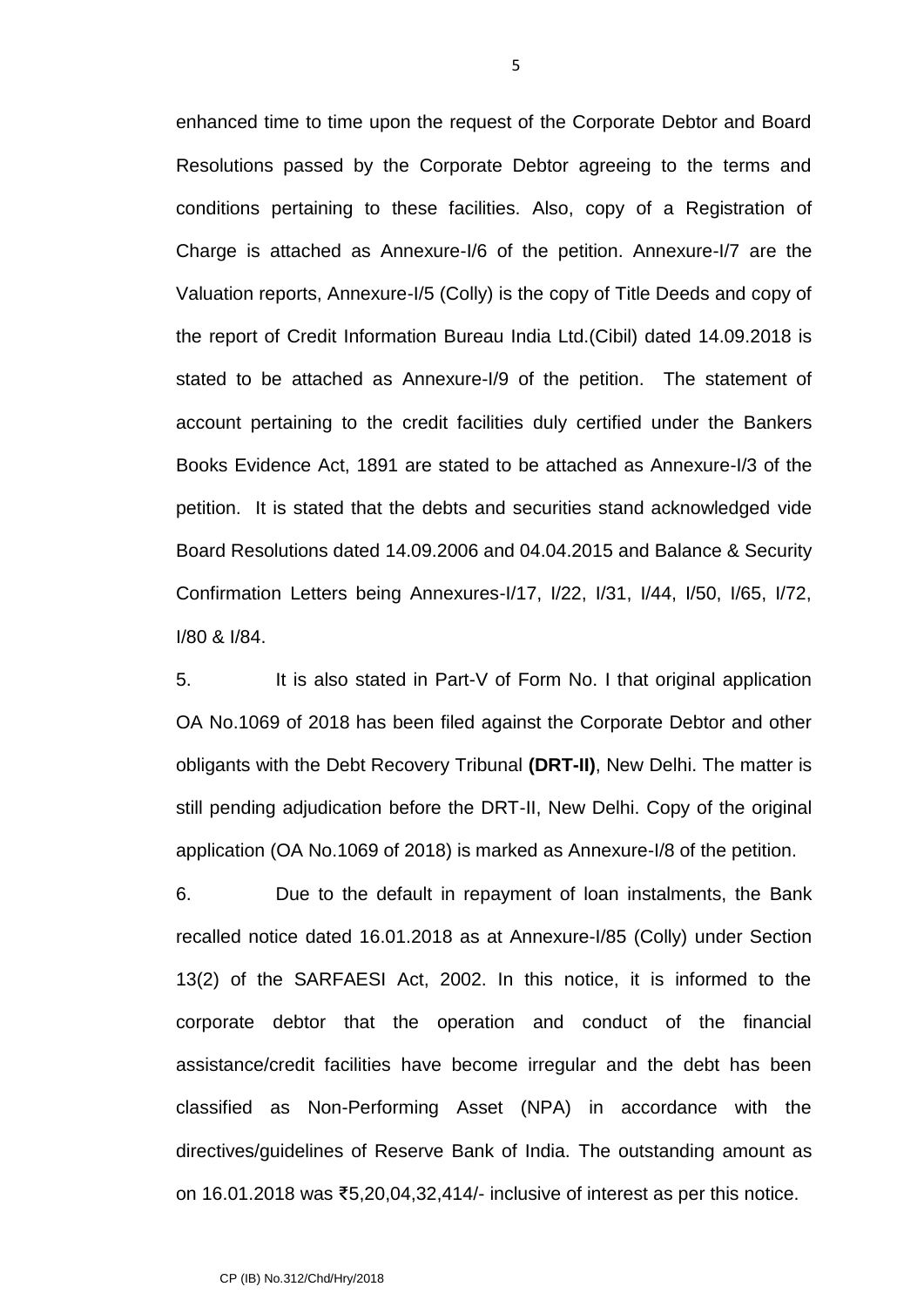7. In Part-III of Form No.1 Mr. Vivek Raheja, Regn. No.IBBI/IPA- 001/IP-P00055/2017-2018/10133 has been proposed as Interim Resolution Professional (**IRP**). Form No. 2 dated 29.08.2018 submitted by the proposed IRP is stated to be attached as Annexure-II of the petition.

8. While perusing the pleadings and record, a defect was noticed in Form No.2 (written communication by proposed Interim Resolution Professional) wherein two names i.e. Mr. Vivek Raheja, Resolution Professional & Mr. Sumat Kumar Gupta, Resolution Professional are found to be mentioned along with their IBBI Registration Numbers. Whereas in Part-III of Form No.1, Mr. Vivek Raheja is the one who is being proposed as Interim Resolution Professional. Further, when the matter was listed for re hearing on 23.09.2019, the above defect was duly communicated to the learned counsel for the petitioner and an opportunity was given to cure this defect by furnishing a fresh written communication by the proposed Interim Resolution Professional.

9. In compliance to the above, learned counsel for the petitioner filed affidavit vide Diary No.5279 dated 01.10.2019 along with rectified Form No.2 (Annexure A-1) and the same was found to be in order and taken on record.

10. During the course of the hearing, the learned counsel for the Bank relied on the petition filed and stated that the requirements of Section 7 of the Code are satisfied and the petition be admitted.

11. We have carefully considered the submissions of learned counsel for the bank and the Corporate Debtor and have also perused the record.

6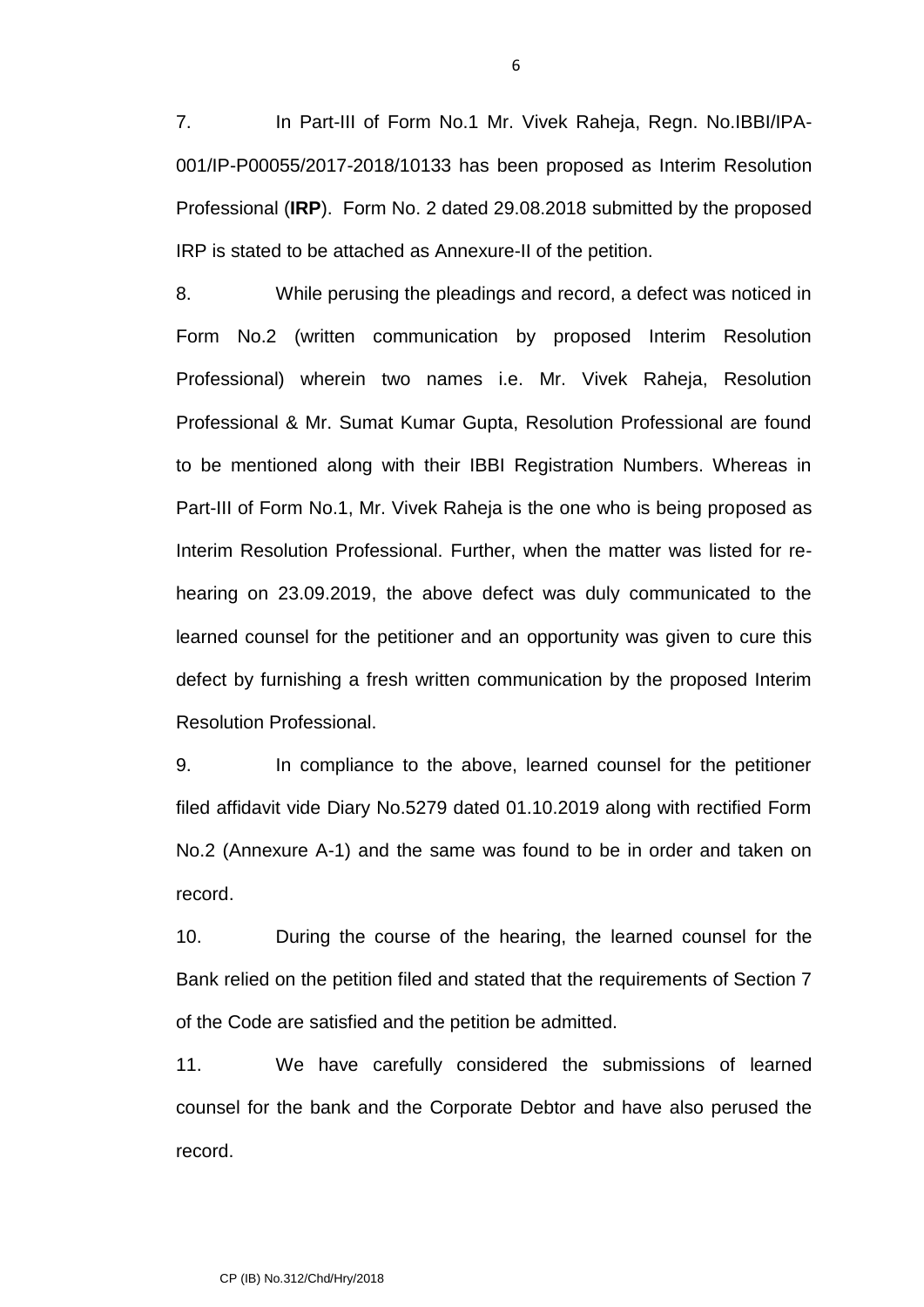12. When the matter was taken up for final hearing, the learned counsel appearing for the respondent-corporate debtor at the outset, submitted that though various grounds were raised in the reply, opposing the CP, but he is not pressing the same and as contended in the CP, the respondent-corporate debtor defaulted in payment of dues to the petitioner bank as well as to various others and hence, the CP be admitted and the Corporate Insolvency Resolution Process may be initiated against the respondent-corporate debtor. In view of this, the contentions raised in the reply need not been adverted to.

13. Section 7(5)(a) of the Code is as follows:-

*"(5) Where the Adjudicating Authority is satisfied that—*

*(a) a default has occurred and the application under sub section (2) is complete, and there is no disciplinary proceedings pending against the proposed resolution professional, it may, by order, admit such application."*

14. In the present case, the occurrence of default is evidenced by the details furnished by the bank including report of CIBIL, the copies of statement of accounts duly certified under the Bankers Books Evidence Act 1891, Balance & Security Confirmation letters placed at Annexures-I/17, I/22, I/31, I/44, I/50, I/65, I/72, I/80 & I/84.

15. The Corporate Debtor has not disputed the loan facilities granted by the petitioner-financial creditor and admitted the default in repayment of dues to the petitioner bank. The sum total as on 12.09.2018 payable by the corporate debtor to the petitioner-financial creditor in the loan accounts stated in the present petition is as follows:-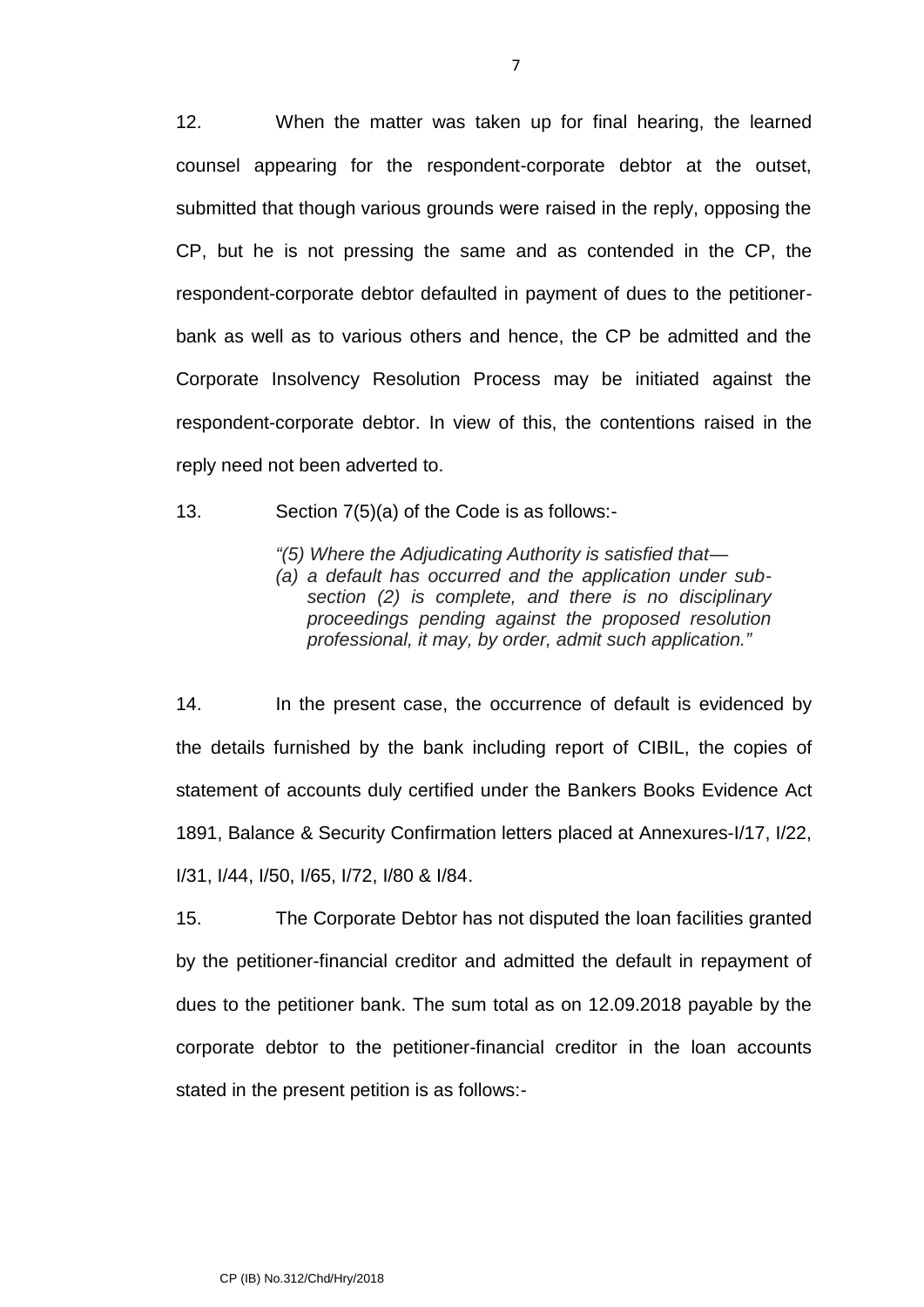| Sr.<br>No. | <b>Account No.</b> | <b>Principal</b><br><b>Amount</b><br>(₹<br><u>in</u><br>Lakhs) | <b>Interest</b><br>(₹<br><u>in</u><br>Lakhs)<br>till<br>up<br>12/09/18 | <b>Total</b><br>outstanding<br>(₹ in Lakhs) |
|------------|--------------------|----------------------------------------------------------------|------------------------------------------------------------------------|---------------------------------------------|
| 1.         | 06194010000060     | 2564.11                                                        | 1287.16                                                                | 3851.27                                     |
| 2.         | 00077025005486     | 28362.47                                                       | 8417.20                                                                | 36779.67                                    |
| 3.         | 00077025005496     | 5516.61                                                        | 1607.72                                                                | 7124.33                                     |
| 4.         | 00077025005791     | 6119.65                                                        | 1783.72                                                                | 7903.37                                     |
|            | <b>Grand Total</b> |                                                                |                                                                        | 55658.64                                    |

16. The application filed in the prescribed Form No. I is found to be complete.

17. The proposed Interim Resolution Professional, Mr. Vivek Raheja has filed Form No.2 (Annexure-II of the petition) certifying that there are no disciplinary proceedings pending against him with the Board or Indian Institute of Insolvency Professionals of ICAI.

18. The conditions provided for by Section 7(5)(a) of the Code being satisfied in the present case, we direct that the application for initiation of CIRP against Gupta Exim India Pvt. Ltd. be admitted. The directions regarding moratorium and appointment of IRP are given below.

19. We declare the Moratorium in terms of sub-section (1) of Section 14 of the code as under:-

> (a) the institution of suits or continuation of pending suits or proceedings against the corporate debtor including execution of any judgment, decree or order in any court of law, tribunal, arbitration panel or other authority;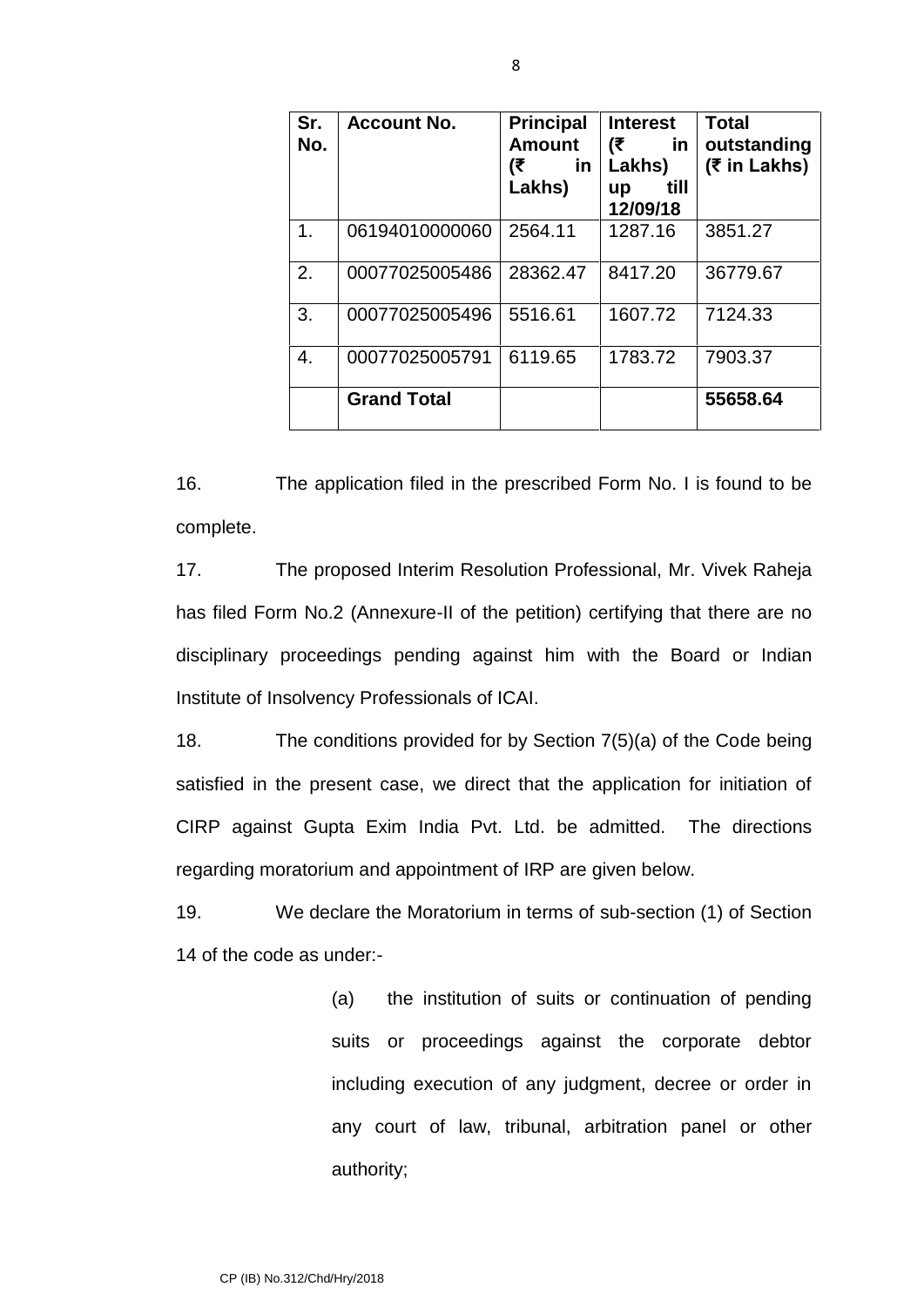(b) transferring, encumbering, alienating or disposing of by the corporate debtor any of its assets or any legal right or beneficial interest therein;

(c) any action to foreclose, recover or enforce any security interest created by the corporate debtor in respect of its property including any action under the Securitization and Reconstruction of Financial Assets and Enforcement of Security Interest Act, 2002;

(d) the recovery of any property by an owner or lessor where such property is occupied by or in the possession of the corporate debtor.

20. It is further directed that the supply of essential goods or services to the corporate debtor as may be specified, shall not be terminated or suspended or interrupted during moratorium period. The provisions of Section 14(3) shall however, not apply to such transactions as may be notified by the Central Government in consultation with any financial sector regulator and to a surety in a contract of guarantee to a corporate debtor.

21. The order of moratorium shall have effect from the date of this order till completion of the corporate insolvency resolution process or until this Bench approves the resolution plan under sub-section (1) of Section 31 or pass an order for liquidation of corporate debtor under Section 33 as the case may be.

22. The following directions are also issued in respect of the appointment of the Interim Resolution Professional:-

> i) Appoint Mr. Vivek Raheja, resident of C/o JD-2C, Pitampura, Delhi - 110034 having Registration

9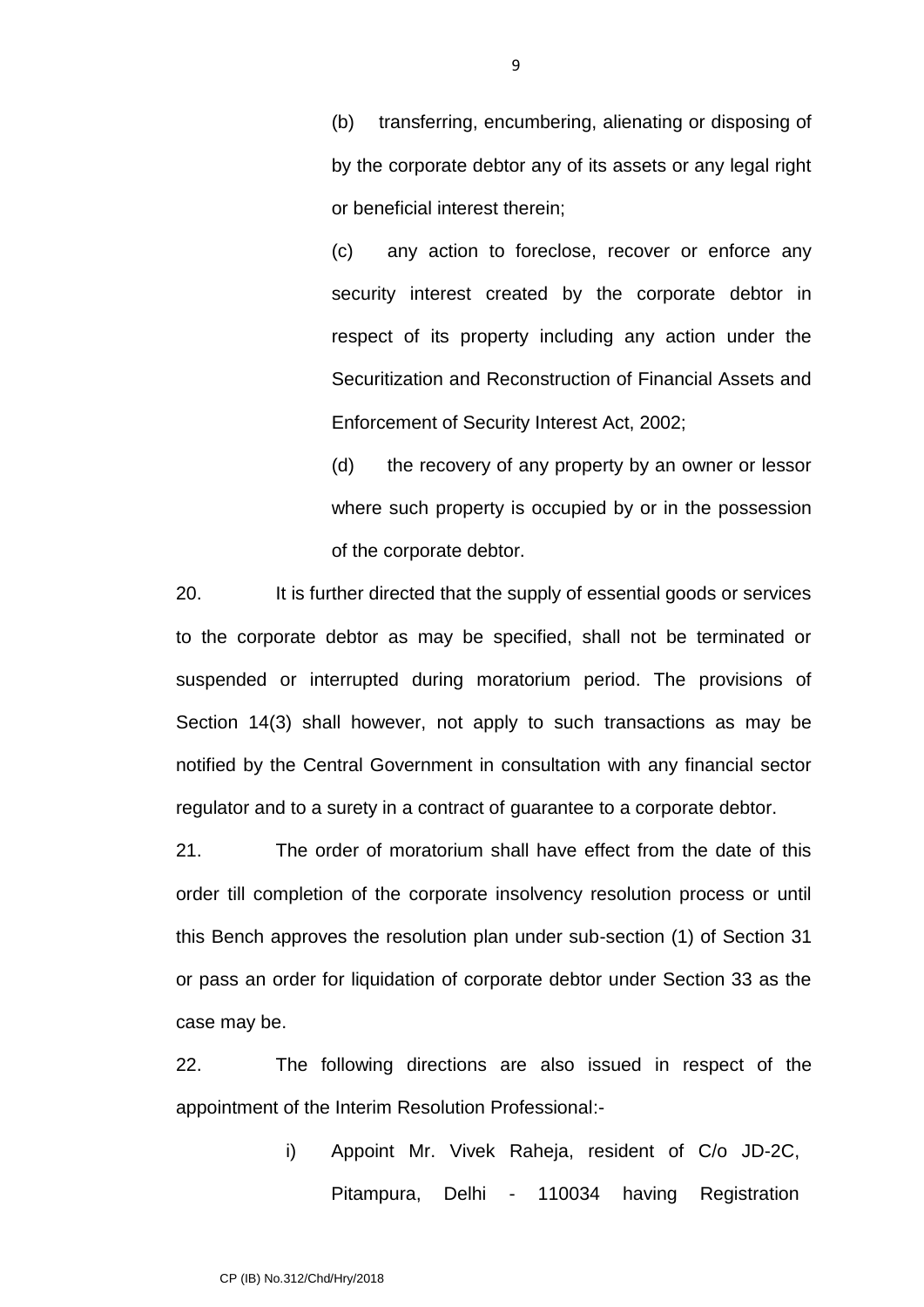No.IBBI/IPA-001/IP-P00055/2017-2018/10133 and email address vivek@vpgs.in , Mobile No.9811065170 as an Interim Resolution Professional;

- ii) The term of appointment of Mr. Vivek Raheja, shall be in accordance with the provisions of Section 16(5) of the Code;
- iii) In terms of Section 17 of the Code, from the date of this appointment, the powers of the Board of Directors shall stand suspended and the management of the affairs shall vest with the Interim Resolution Professional and the officers and the managers of the Corporate Debtor shall report to the Interim Resolution Professional, who shall be enjoined to exercise all the powers as are vested with Interim Resolution Professional and strictly perform all the duties as are enjoined on the Interim Resolution Professional under Section 18 and other relevant provisions of the Code, including taking control and custody of the assets over which the Corporate Debtor has ownership rights recorded in the balance sheet of the Corporate Debtor etc. as provided in Section 18 (1) (f) of the Code. The Interim Resolution Professional is directed to prepare a complete list of inventory of assets of the Corporate Debtor;
- iv) The Interim Resolution Professional shall strictly act in accordance with the Code, all the rules framed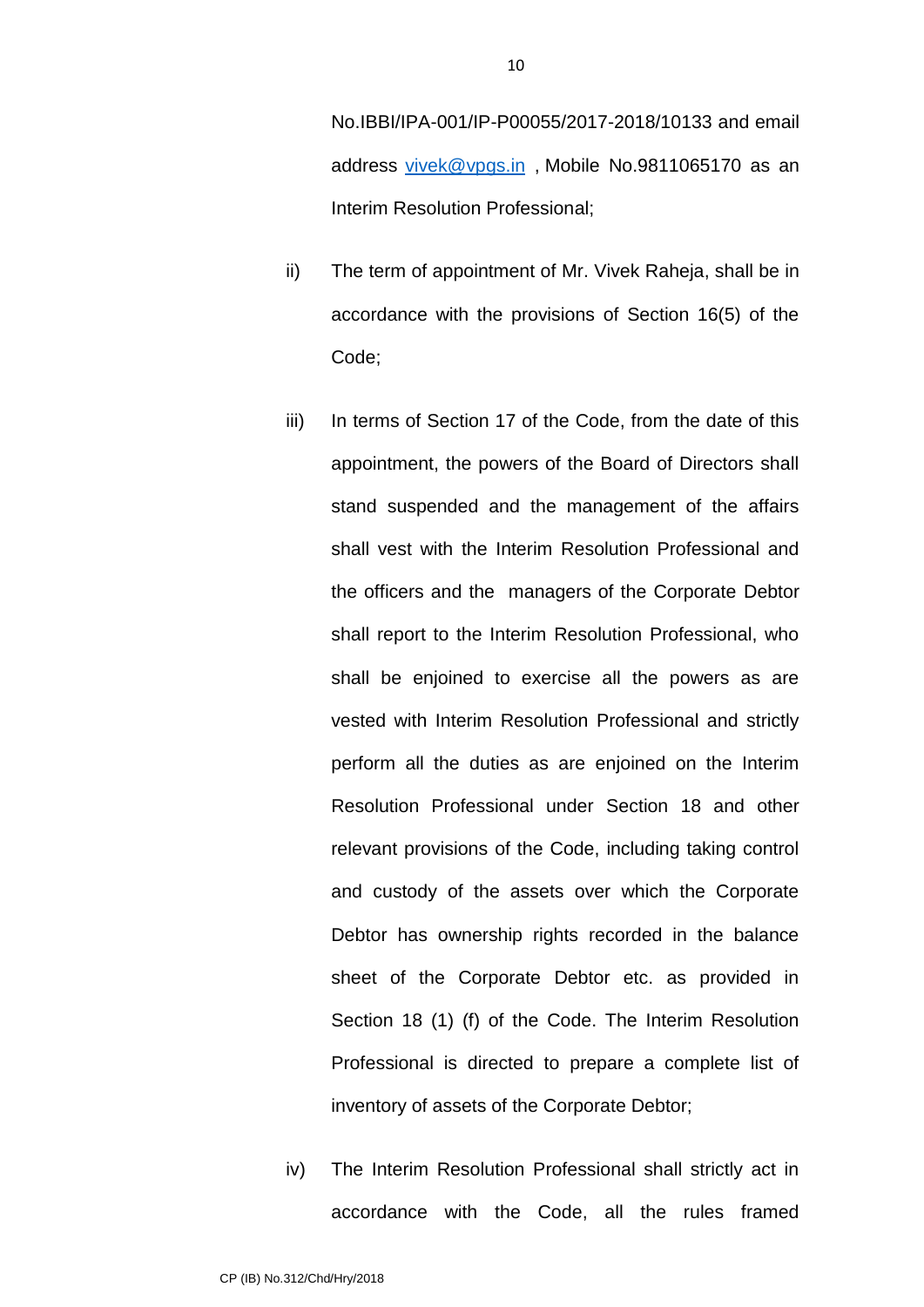thereunder by the Board or the Central Government and in accordance with the Code of Conduct governing his profession and as an Insolvency Professional with high standards of ethics and morality;

- v) The Interim Resolution Professional shall cause a public announcement within three days as contemplated under Regulation 6 of the Insolvency and Bankruptcy Board of India (Insolvency Resolution Process for Corporate Persons) Regulations, 2016 of the initiation of the Corporate Insolvency Resolution Process in terms of Section 13 (1) (b) of the Code read with Section 15 calling for the submission of claims against Corporate Debtor;
- vi) It is hereby directed that the Corporate Debtor, its Directors, personnel and the persons associated with the management shall extend all cooperation to the Interim Resolution Professional in managing the affairs of the Corporate Debtor as a going concern and extend all cooperation in accessing books and records as well as assets of the Corporate Debtor;
- vii) The Interim Resolution Professional shall after collation of all the claims received against the corporate debtor and the determination of the financial position of the corporate debtor constitute a committee of creditors and shall file a report, certifying constitution of the committee